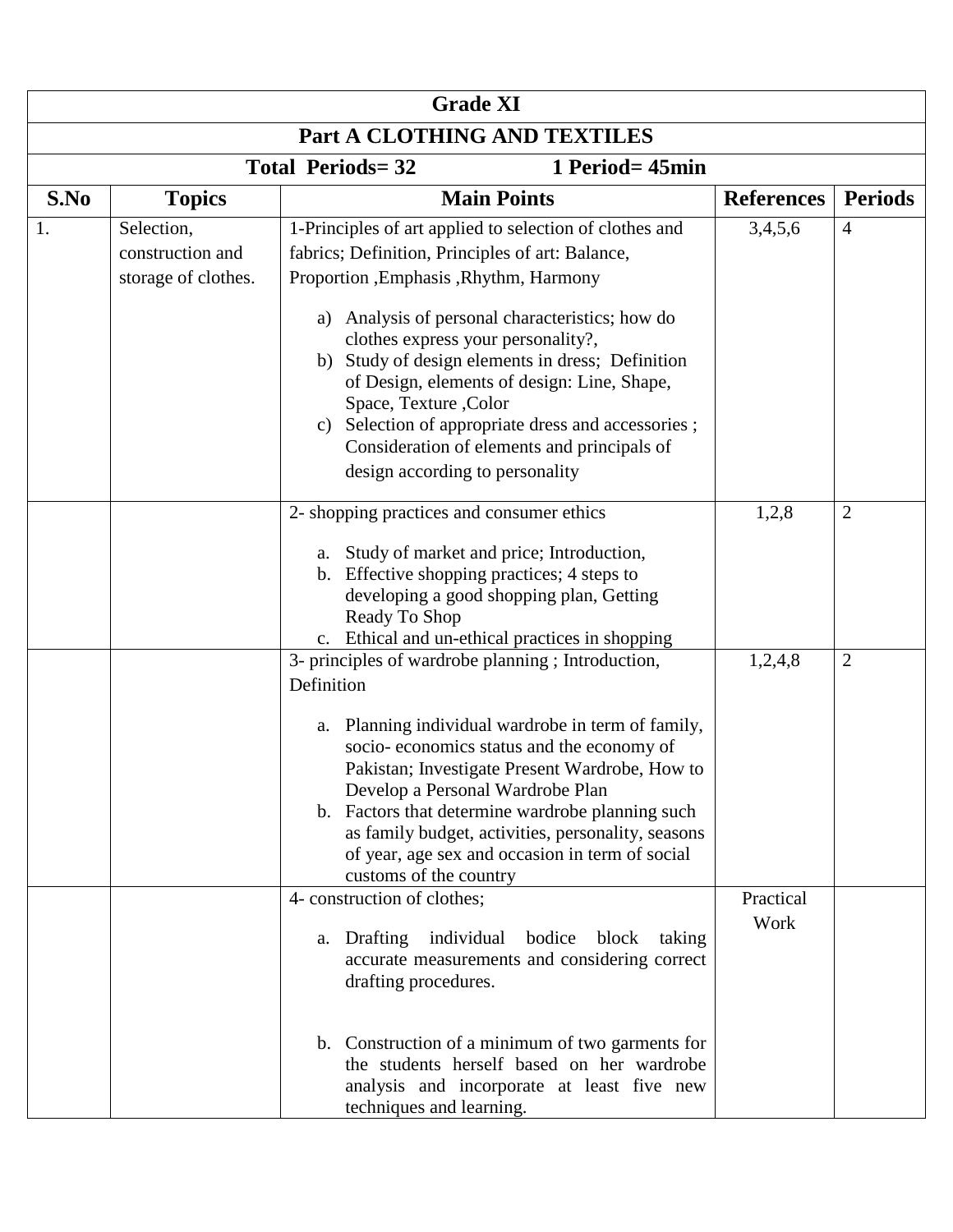|    |                                   | c. Sewing equipment, its proper use and care;<br>choice of fabrics for garments; construction<br>processes.                                                                                                                                                                                                                                                                                           |     |    |
|----|-----------------------------------|-------------------------------------------------------------------------------------------------------------------------------------------------------------------------------------------------------------------------------------------------------------------------------------------------------------------------------------------------------------------------------------------------------|-----|----|
| 2. | <b>Study of Textile</b><br>Fibers | 1- Classification of textile fibers. Introduction to<br>Textile, Importance of studying textile, What is Fiber?<br>Definition of fiber,<br>Types of fiber,<br>General<br>characteristics of Textile Fiber, Classification of Fiber,<br>Fiber Identification (by touch, by burning method, by<br>microscope and by chemical)                                                                           | 3,7 | 14 |
|    |                                   | 2- The three basic weaves and their characteristics,<br>plain, twill and satin weave; Methods of Fabric<br>Construction, Introduction and Definition of Weaving,<br>The Loom, Process of Weaving, Basic Weave, There<br>Basics Weaves; Plain Weave, Twill Weave, Satin<br>Weave; Explanation of Plain Weave, Characteristics of<br>basic weave, Use of basic weave,<br>Fabrics made from basic weave. | 3,7 | 6  |
|    |                                   | 3- Finishes processes such as mercerization, napping,<br>calendaring, and pre-shrinking; What are finishes?<br>Introduction of textile finishes, Definition of finishes,<br>Kinds of finishes, Different basic finishing processes.<br>Purposes of finishes, Importance of finishes.                                                                                                                  | 3,7 | 4  |
|    |                                   |                                                                                                                                                                                                                                                                                                                                                                                                       |     |    |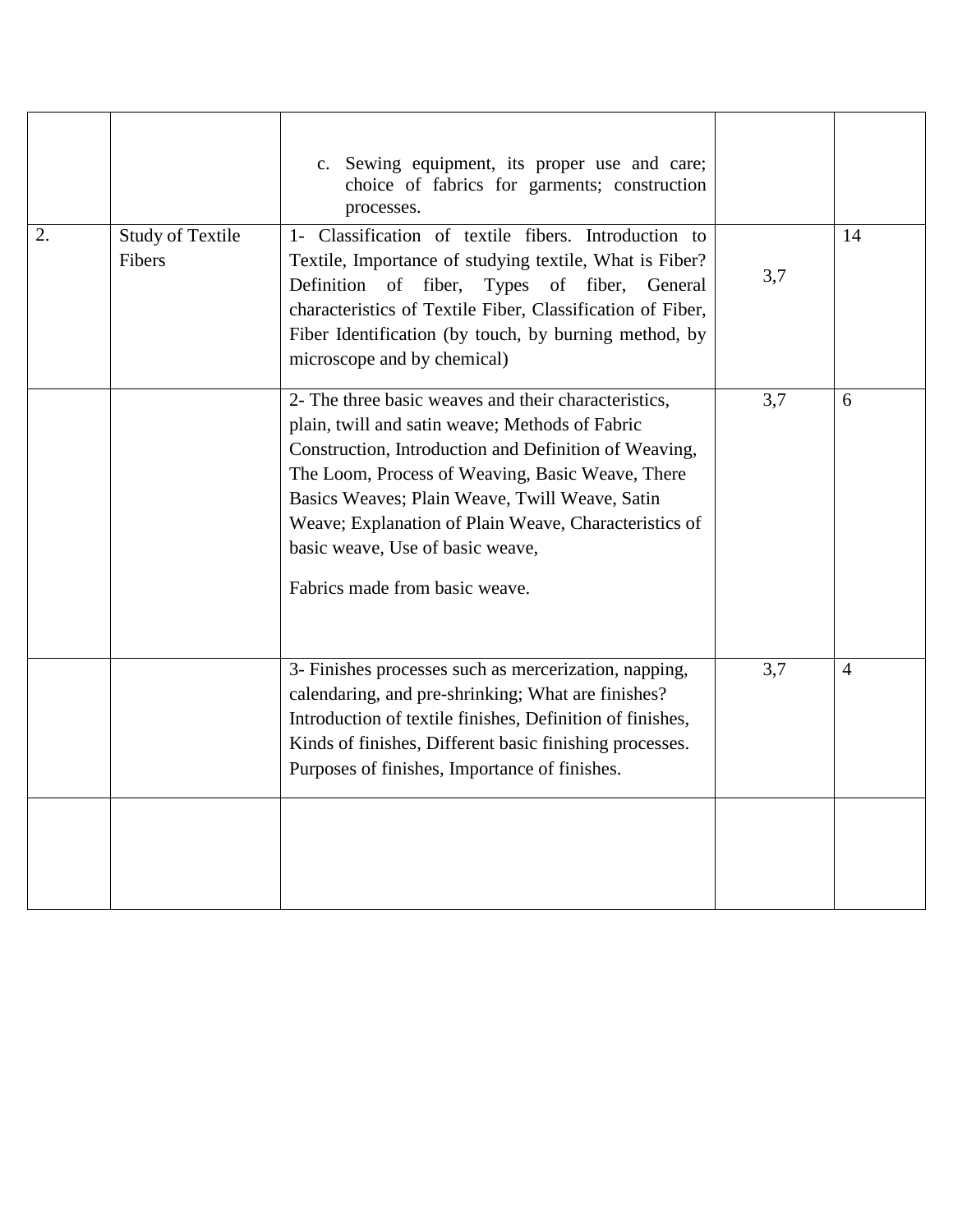| <b>Grade XI</b>                                      |                           |                                                                                                                                                                                                                                                       |                   |                |  |
|------------------------------------------------------|---------------------------|-------------------------------------------------------------------------------------------------------------------------------------------------------------------------------------------------------------------------------------------------------|-------------------|----------------|--|
| (Part A) CLOTHING AND TEXTILES (Practical Portfolio) |                           |                                                                                                                                                                                                                                                       |                   |                |  |
| <b>Total Periods=32</b><br>1 Period= 45min           |                           |                                                                                                                                                                                                                                                       |                   |                |  |
| S.No                                                 | <b>Topics</b>             | <b>Main Points</b>                                                                                                                                                                                                                                    | <b>References</b> | <b>Periods</b> |  |
|                                                      | Sewing Equipment          | Measuring equipment, Marking equipment, Cutting<br>equipment, Sewing or stitching equipment                                                                                                                                                           | 2,4               | $\mathfrak{D}$ |  |
|                                                      | <b>Sewing Machine</b>     | Parts of sewing machine, How to use sewing machine,<br>Common problems of sewing machine, Care of sewing<br>machine                                                                                                                                   | 1,2,4             | 2              |  |
|                                                      | <b>Fabric Preparation</b> | Shrink & press the fabric, Straighten the fabric ends,<br>Straighten the fabric grain, Basic Hand Stitches, Basic<br>Seams, Basic Seam Finishes, Embroidery Stitches,<br>Facing, Buttonholes & Fasteners, Plackets, Necklines,<br>Gathers, Arrowhead. | 2,4               | 8              |  |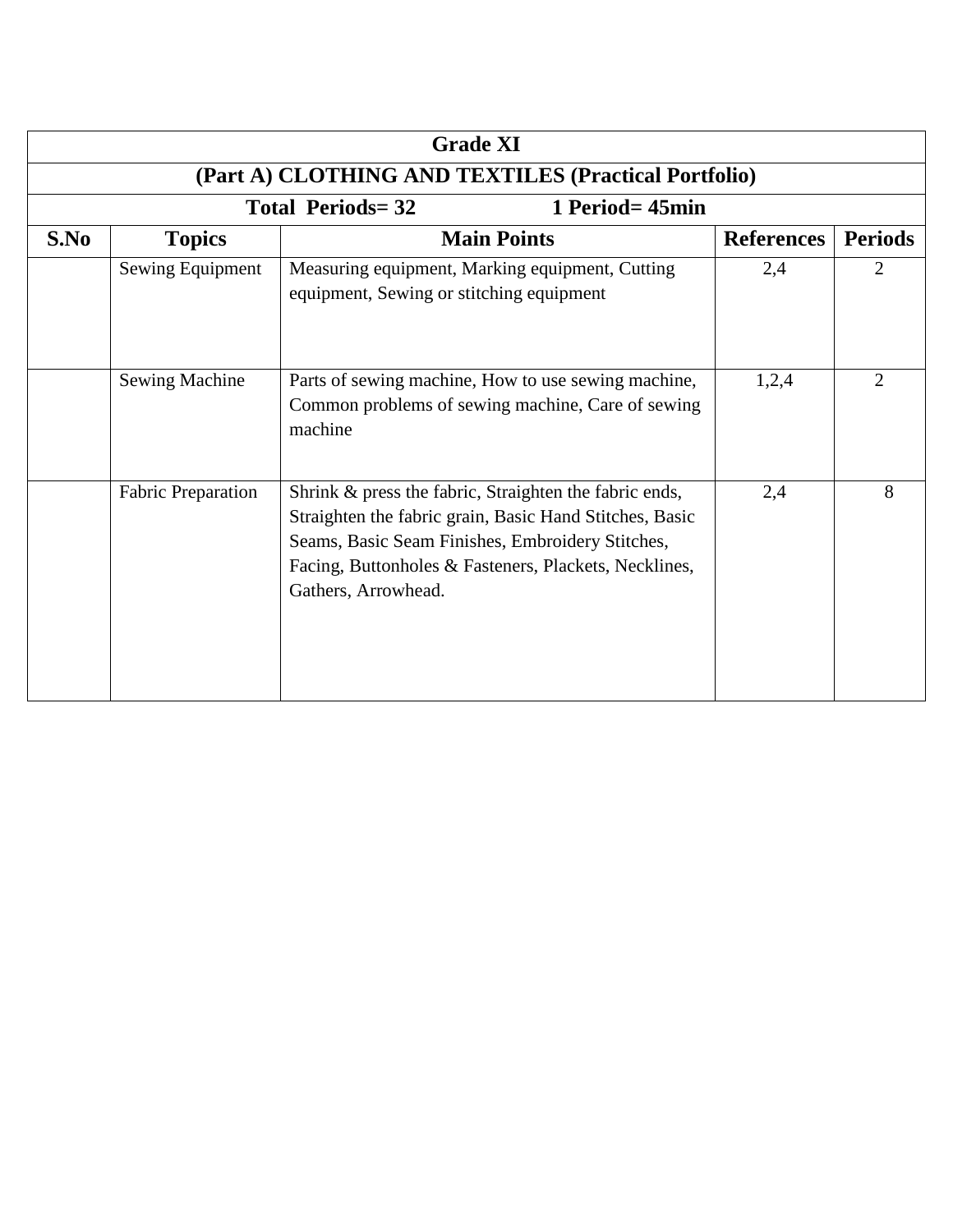| <b>Grade XI</b>                                     |                                               |                                                                                                                                                                                                                                                                                                                                                  |                   |                |  |  |
|-----------------------------------------------------|-----------------------------------------------|--------------------------------------------------------------------------------------------------------------------------------------------------------------------------------------------------------------------------------------------------------------------------------------------------------------------------------------------------|-------------------|----------------|--|--|
| (Part A) CLOTHING AND TEXTILES (Practical Projects) |                                               |                                                                                                                                                                                                                                                                                                                                                  |                   |                |  |  |
|                                                     | <b>Total Periods=32</b><br>1 Period $=$ 45min |                                                                                                                                                                                                                                                                                                                                                  |                   |                |  |  |
| S.No                                                | <b>Topics</b>                                 | <b>Main Points</b>                                                                                                                                                                                                                                                                                                                               | <b>References</b> | <b>Periods</b> |  |  |
|                                                     | Drafting & Pattern                            | Draft of Basic Bodice Block, Patten of Kameez, Pattern<br>of Sleeve, Draft of Shalwar, Pattern of Belt                                                                                                                                                                                                                                           | Handouts          | 6              |  |  |
| $\overline{2}$                                      | Construction of<br>garment                    | Construction of Kameez; Techniques : Plain seam,<br>Darts, Zipper placket, Bias facing, Invisible hemmimg.<br>Seam Finishes: Edge machining, Over casting, Pinking.<br>Construction of Shalwar; Techniques: Plain & Flat fell<br>seam, Gathers, Continuous-bound placket, Shaped<br>facing, Fastener. Seam Finishes: Pinking, Rolled<br>hemming. | nil               | 12             |  |  |

## **NOTE:**

- 1- Sewing folder (Pouch) will be provided by the department.
- 2- Handouts for Practical and Evaluations Sheet of Projects (Kameez and Shalwar) will be provided by department.
- 3- 4 6 Classes after the completion of theory course are used for revision and difficulty faced by the students related theory and practical course